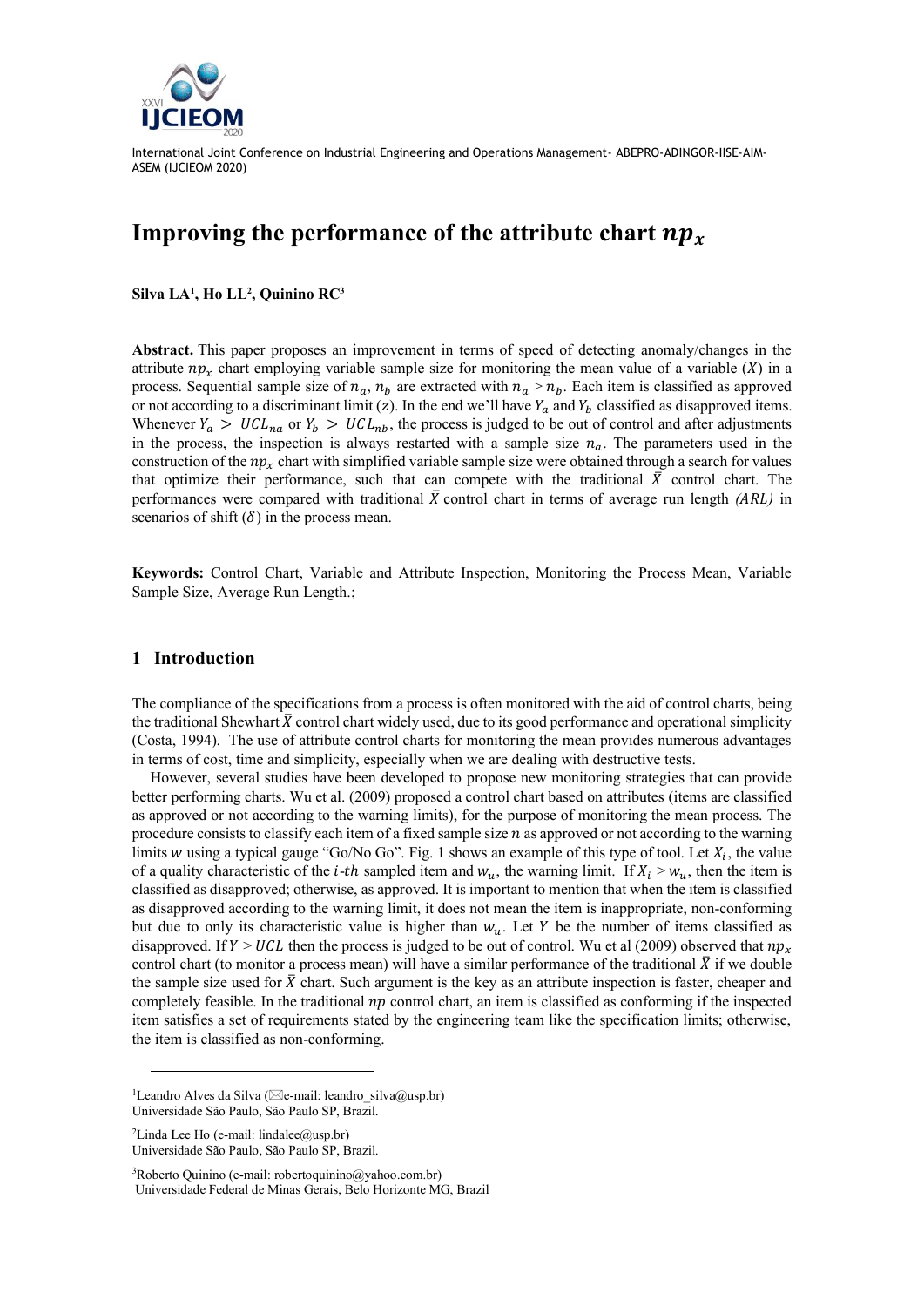



**Fig. 1.** Ring Gauge (Source: Sampaio, E. S., Ho, L. L., and Medeiros, P. G (2013) A Combined  $np_r - \overline{X}$  Control Chart to Monitor the Process Mean in a Two-Stage Sampling. John Wiley & Sons)

Furthermore, Prabhu, Runger and Keats (1993) performed a study in which a double sample sizes scheme was proposed, keeping the sampling interval fixed, but without necessarily restricting the sample size. In this study  $\bar{X}$  control chart was used with adaptive sample size.

Costa (1994) developed a study to compare in terms of speed of detecting changes in the mean process employing variable sample sizes (VSS), variable sampling intervals (VSI) and double sampling (DS) on the traditional Shewhart  $\bar{X}$  control chart.

Zhou and Lian (2010) proposed an attribute control chart with adaptive sample size, with inspection level categories according to the status of the process and compared its performance against that of a simple sampling (traditional)  $np$  control chart. However, it is possible to realize a certain complexity in managing the inspection scheme and making operator's decisions.

Sampaio, Ho and Medeiros (2013) proposed a scheme that employs two sampling stages which combines two control charts to monitor the mean of a process: an attribute control chart and the variable traditional Shewhart  $\bar{X}$  control chart.

The purpose of this article is to propose improvements to  $np_x$  control chart (Wu et al., 2009) with the application of a simplified scheme of variable sample size for monitoring the mean of a quality characteristic of interest  $(X)$  such that, provides a performance able to compete with the traditional  $\overline{X}$  control chart.

In this study some assumptions are assumed as the quality characteristic of interest follows a Normal distribution, with known mean  $\mu_0$  and standard deviation  $\sigma_0$ , (it remains unchanged), and independent observations are collected. Due special causes, the mean value  $\mu_0$  may change to  $\mu_1 = \mu_0 + \delta \sigma_0$ , where  $\delta$ expresses the magnitude of the shift in terms of standard deviation  $(\sigma_o)$ . After this introductory section, the simplified variable sample size scheme applied to  $np_x$  control chart is presented in Section 2; in Section 3 its performance is compared with the traditional  $\bar{X}$  control chart and Section 4 provides the conclusions of this study.

## **2** Simplified Variable Sample Size Procedure of  $np_r$  control chart

For an evaluation by attributes it is common to use a ring gauge ("Go / No Go") to check whether the discriminant/warning limits have been exceeded or not (Kennedy et al., 1987). In the construction of attribute control chart  $np_x$  with simplified variable sample size for monitoring the mean process, sequential samples of sizes  $n_a$  and  $n_b$   $(n_a > n_b)$  are extracted. Let  $X_{ki}$  be the  $i-th$  item from the sample of size  $n_k$ ,  $k = a, b$ . If  $\frac{x_{ki} - \mu_0}{\sigma_0} > z_k$  the item is classified as disapproved; otherwise, as approved with  $z_k = \frac{w_k - \mu_0}{\sigma_0}$  $rac{\epsilon - \mu_0}{\sigma_0},$ the standardized discriminants limits,  $(W_k)$ , the non-standard discriminants limits). At the end of the inspection we will have  $Y_k$  disapproved items,  $k = a, b$ .

The inspection procedure consists of the following steps:

1. The monitoring begins by taking a sample of size  $n_a$  and obtains  $Y_a$  using a ring gauge for example. If  $Y_a \leq UCL_{na}$  then the process is judged to be in control and go to step 2, otherwise, the process is judged to be out of control (a search for the special causes begins) and go to the step 3;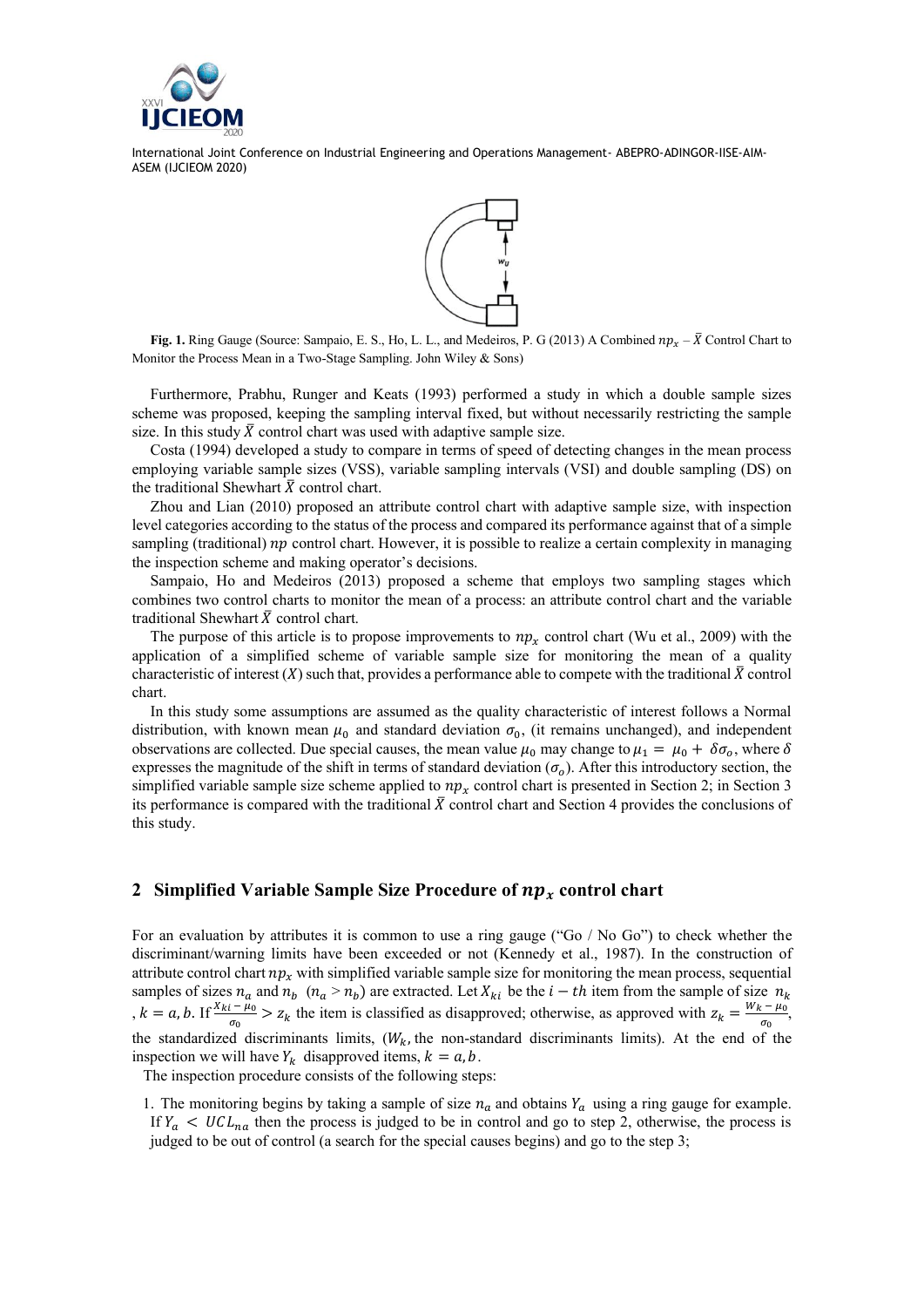

- 2. Take a sample of size  $n_b$  and obtain  $Y_b$ . If  $Y_b < UCL_{nb}$  then the process is judged to be in control, otherwise, the process is judged to be out of control (and a search for the special causes begins) and go to step 3;
- 3. Repeat the step 1.



**Fig. 2.** Inspection procedure of the simplified variable sample size for  $np_x$  control chart. Source: Authors

Figure 2 illustrates the inspection procedure. Figure 3 shows an example of the simplified variable sample size for  $np_x$  control chart. Observe that the inspection at the 5<sup>th</sup> sample (blue square) presents  $Y_a$  $UCL_{na}$  then the process is halted for adjustment, the inspection procedure is restarted in the 6<sup>th</sup> sample by using a sample size  $n_a$ , following by a sample size  $n_b$ . Note that the 9<sup>th</sup> sample (purple diamond) presents  $Y_h > UCL_{nh}$  as in the previous case the process is halted for adjustment.



**Fig. 3.** Simplified Variable Sample Size for  $np_x$  control chart. Source: Authors

The procedure described above is applied for cases of increases in the mean process ( $\Delta > 0$ ), being  $\Delta = \mu_1 - \mu_0$  and  $\mu_1 = \mu_0 + \delta \sigma_0$ . For  $\Delta < 0$  or  $\Delta \neq 0$  few adjustments of the described procedure are necessary.

The inspection scheme presented can be described through a Markov chain with the following transition states:

- State A,  $Y_a$  is within control limits
- State  $B$ ,  $Y_b$  is within control limits
- State C,  $Y_b$  is out of control limits
- State D,  $Y_a$  is out of control limits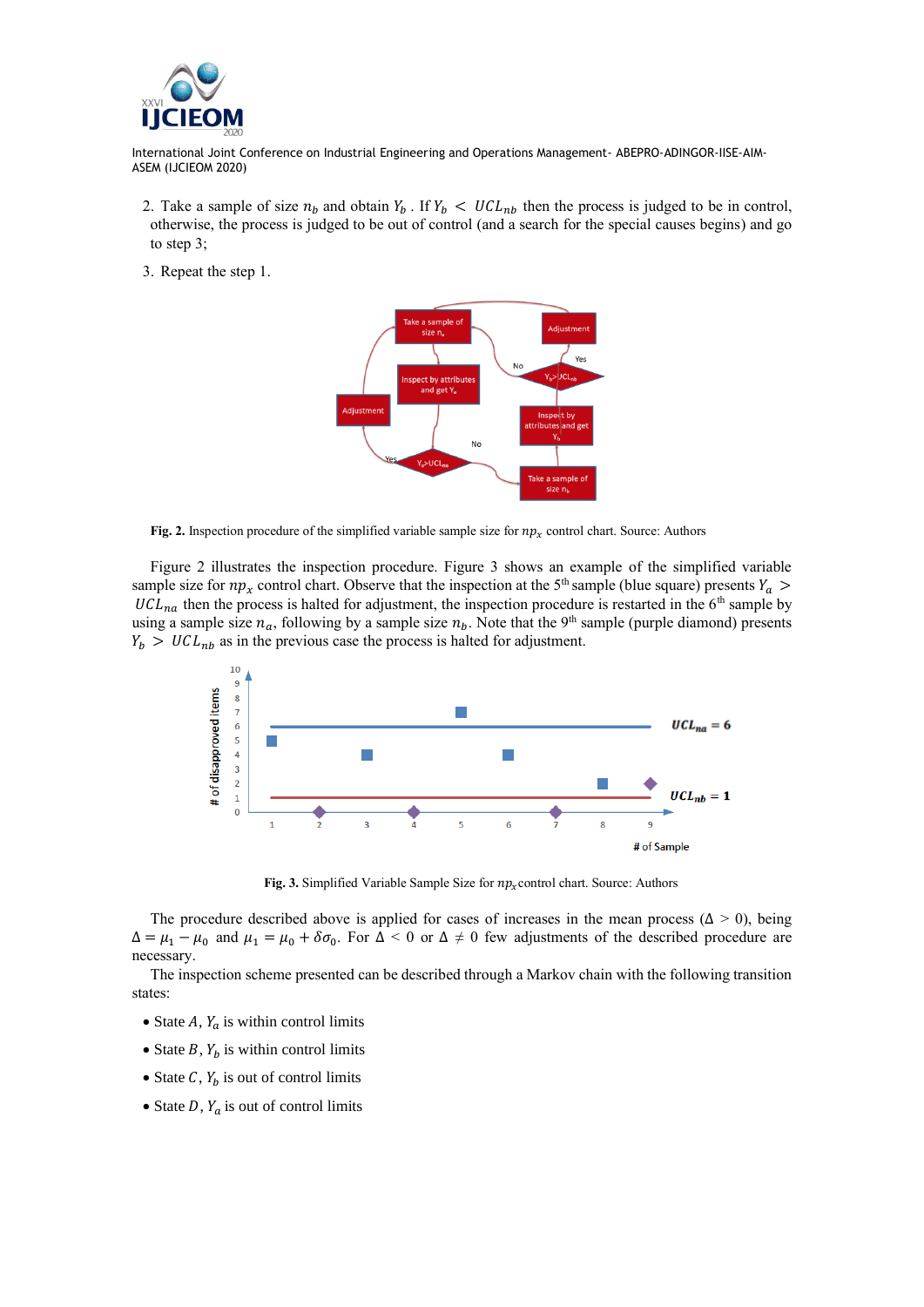

The transition matrix that describes this Markov chain can be written in the following matrix  $P$ :

$$
P = \begin{array}{c c c c c c c c c c c c c c} & A & B & C & D \\ A & 0 & PB & 1-PB & 0 \\ B & P A & 0 & 0 & 1-PA \\ D & P A & 0 & 0 & 1-PA \\ \end{array}
$$
 (1)

Where:

 $- PA$  refers to the probability of being in State  $A$ 

 $-$  *PB* refers to the probability of being in State *B* 

The probabilities  $PA$  and  $PB$  are calculated as follows:

$$
PA = \sum_{\substack{Y_a = 0 \\ U C I}}^{\sum_{l} U C l_a} \binom{n_a}{Y_a} p_{0a}^{Y_a} (1 - p_{0a})^{n_a - Y_a} \tag{2}
$$

$$
PB = \sum_{Y_b=0}^{UCL_{nb}} \binom{n_b}{Y_b} p_{0b}^{Y_b} (1 - p_{0b})^{n_b - Y_b}
$$
\n(3)

The values of  $p_{0k}$  in (2) and (3) are the probabilities of an item to be disapproved, expressed by  $p_{0k}$  =  $\mathbb{P}\left(\frac{X_{ki}-\mu_0}{\sigma}\right)$  $\frac{a^{2}-\mu_{0}}{\sigma_{0}} > z_{k}$ ,  $k = a, b$ .

The transition matrix  $P$  is irreducible, aperiodic, and  $P<sup>t</sup>$  converges to a matrix in which all rows are equal to the vector  $\pi$  when  $t \to \infty$ . The vector  $\pi = (\pi_1, \pi_2, \pi_3, \pi_4)$  is the stationary distribution and each element  $\pi_i$ ,  $i = 1, 2, 3, 4$  is associated with one state of **P**, and the vector  $\pi$  can be obtained as the solution of the linear system of equations  $\pi = \pi \times P$ , subject to the restriction  $\sum_{i=1}^{4} \pi_i = 1$ . By solving the mentioned system,  $\pi_1 = \frac{PA}{1+P}$  $\frac{PA}{1+PA}$ ;  $\pi_2 = \frac{P A \times PB}{1+PA}$  $\frac{P_{A\times PB}}{1+PA}$ ;  $\pi_3 = \frac{PA-PA\times PB}{1+PA}$  $\frac{-P A \times P B}{1 + P A}$  and  $\pi_4 = \frac{1 - P A}{1 + P A}$  $\frac{1-PA}{1+PA}$ . The values  $\pi_3$  and  $\pi_4$ indicate the long-term probability of the inspection signaling that the process is out of control, using the samples  $n_a$  and  $n_b$ , respectively. The average sample size used in this procedure is expressed as  $\text{ASS} =$  $n_a(\pi_1 + \pi_4) + n_b(\pi_2 + \pi_3).$ 

A metric that has been adopted by many authors to evaluate the performance of the control charts is the average run length *(ARL)*, which expresses the number of samples until an indication of an out of control condition (Montgomery, 1985). Thus, the average number of samples up to the signal of an out of control condition, considering the matrix **P** above mentioned can be expressed by  $ARL_1 = \frac{1}{\pi a}$  $\frac{1}{\pi_3 + \pi_4}$ . When the process is in control, we will have:

$$
ARL_0 = \frac{1+PA}{1-PA \times PB} \tag{4}
$$

The parameters of control chart of the current proposal are: the sample sizes  $n_a$  and  $n_b$ , the control chart limits for each sample size  $UCL_{na}$  and  $UCL_{nb}$ , the standardized discriminant limits  $z_a$  and  $z_b$ . After chosen the sample sizes  $n_a$  and  $n_b$ , the control chart limits  $UCL_{na}$  and  $UCL_{nb}$ , the standardized discriminant limits  $z_a$  and  $z_b$  are determined by an intensive search as follows:

For  $z_a$ =0 to 3 by 0.005; For  $z_h$ =0 to 3 by 0.005 For  $UCL_{na}=0$  to  $n_a$  by 1 For  $UCL_{nb} = 0$  to  $n_b$  by 1 Calculate  $ARL_{0c}$  by expression (4), If  $|ARL_{0c} - ARL_{0T}| < 1$  then Save  $z_a$ ,  $z_b$ , UCL<sub>na</sub>, UCL<sub>nb</sub> End End End End

 $ARL_{0T}$  is the target value of  $ARL_0$  like 370.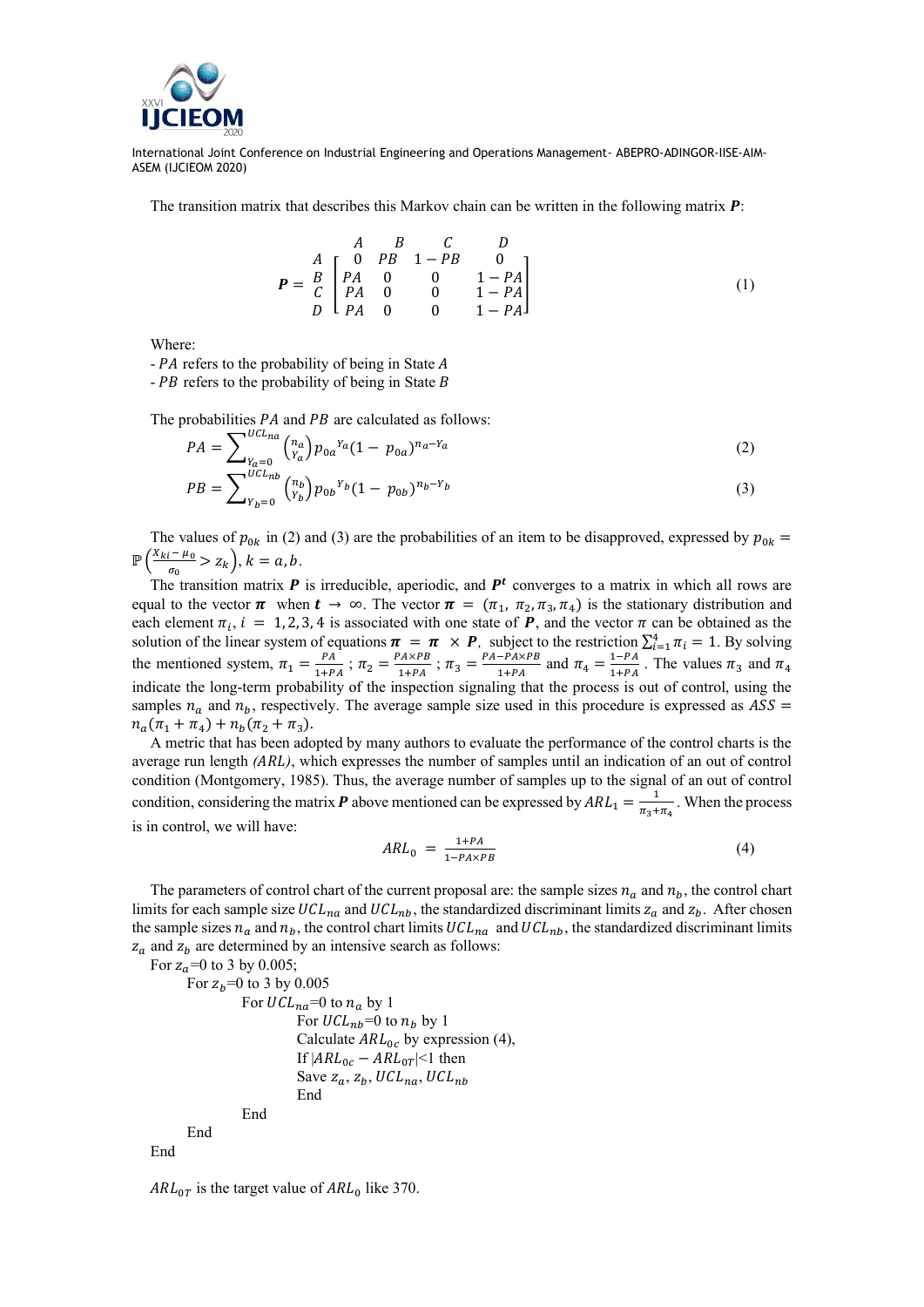

#### **3** The performance of the simplified variable sample size of  $np_x$  control chart

In this section the performance of the simplified variable sample size of  $np_r$  control chart is described. The control limits and the discriminant limits are set to get  $ARL<sub>0</sub>$  closer to 370. We presented 2 cases: the parameters of the first case are:  $n_a = 11$ ;  $n_b = 2$ ,  $z_a = 0.720$ ;  $z_b = 2.400$ ,  $UCL_{na} = 6$ ;  $UCL_{nb} = 1$ . With these parameters the matrix  $\bm{P}$  is equal to:

|                                  | А       | В       |         |         |
|----------------------------------|---------|---------|---------|---------|
| A<br>$P = \frac{B}{C}$<br>ັ<br>D |         | 0.99993 | 0.00007 |         |
|                                  | 0.99466 |         |         | 0.00534 |
|                                  | 0.99466 |         |         | 0.00534 |
|                                  | 0.99466 |         |         | 0.00534 |

which yields  $\pi_1 = 0.49866$ ,  $\pi_2 = 0.49863$ ,  $\pi_3 = 0.00003$ ,  $\pi_4 = 0.00268$ , values of  $ASS = 6.512$  and  $ARL<sub>0</sub> = 369.075.$ 

For the second case the same sample sizes of first case is used but the discriminant and control limits are set at:  $z_a = 0.500$ ;  $z_b = 2.195$ ,  $UCL_{na} = 7$ ;  $UCL_{nb} = 1$ 

$$
P = \begin{array}{c c c c c c c c c c c} & A & B & C & D \\ A & 0 & 0.99980 & 0.00020 & 0 \\ C & 0.99479 & 0 & 0 & 0.00521 \\ D & 0.99479 & 0 & 0 & 0.00521 \\ 0.99479 & 0 & 0 & 0.00521 \end{array}
$$
(6)

which yields  $\pi_1 = 0.49869$ ,  $\pi_2 = 0.49860$ ,  $\pi_3 = 0.00010$ ,  $\pi_4 = 0.00261$ , values of  $ASS = 6.512$  and  $ARL<sub>0</sub> = 369.051.$ 

In Table 1, values of  $ARL_1$  are obtained considering shift sizes of  $\delta =$ {0.25, 0.50, 0.75, 1.00, 1.25, 1.50, 1.75, 2.00, 2.25,2.50, 2.75, 3.00} (see last two columns). Note that the performances of these two cases are very similar. For comparative purposes, the values of  $ARL<sub>1</sub>$  of traditional control charts  $\bar{X}$  (using a fixed sample size equal 6) and  $np_x$  (a fixed sample size equal 12 double of six) are also put together in the same table (second and third columns).

According to Table 1, we can see that the simplified variable sample size procedure for  $np_r$  control chart provokes a reasonable improvement. It can compete with  $\bar{X}$  control chart using an average sample size slightly larger than the used for  $\bar{X}$  chart as the ARL<sub>1</sub> values of the current proposal are similar of the  $\bar{X}$ control chart for all shift sizes considered in the current study.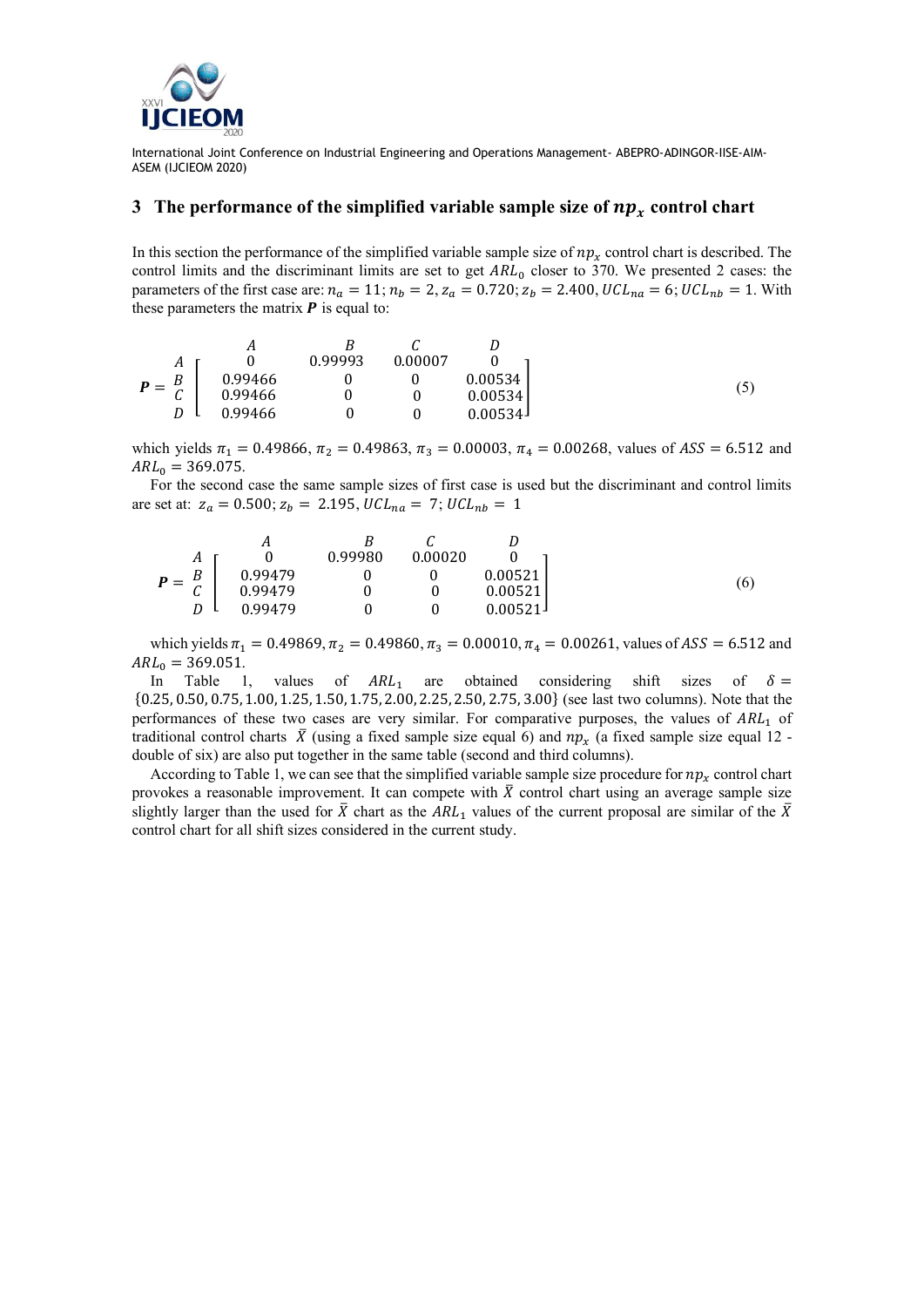

| $\delta$         | $X$ control chart       | $np_r$ fixed        | $npx$ simplified variable sample |                |
|------------------|-------------------------|---------------------|----------------------------------|----------------|
|                  |                         | sample size         | size                             |                |
| 0.25             | 66.614                  | 66.621              | 64.073                           | 64.507         |
| 0.50             | 16.754                  | 16.219              | 16.128                           | 16.395         |
| 0.75             | 5.803                   | 5.406               | 5.590                            | 5.744          |
| 1.00             | 2.705                   | 2.461               | 2.552                            | 2.634          |
| 1.25             | 1.639                   | 1.496               | 1.513                            | 1.566          |
| 1.50             | 1.229                   | 1.151               | 1.146                            | 1.173          |
| 1.75             | 1.071                   | 1.036               | 1.033                            | 1.043          |
| 2.00             | 1.017                   | 1.006               | 1.005                            | 1.008          |
| 2.25             | 1.003                   | 1.001               | 1.001                            | 1.001          |
| 2.50             | 1.000                   | 1.000               | 1.000                            | 1.000          |
| 2.75             | 1.000                   | 1.000               | 1.000                            | 1.000          |
| 3.00             | 1.000                   | 1.000               | 1.000                            | 1.000          |
| $\boldsymbol{n}$ | $n_{\bar{y}}=6$         | $n_{npx} = 12$      | $n_a = 11$                       | $n_a = 11$     |
|                  |                         |                     | $n_h = 2$                        | $n_h = 2$      |
| UCL              | $UCL_{\bar{Y}} = 1.136$ | $UCL_{np} = 3$      | $UCL_{na} = 6$                   | $UCL_{na} = 7$ |
|                  |                         |                     | $UCL_{nb} = 1$                   | $UCL_{nb} = 1$ |
| discriminant     |                         | $W_{\rm u} = 1.620$ | $z_a = 0.720$                    | $z_a = 0.500$  |
| limits           |                         |                     | $z_h = 2.400$                    | $z_h = 2.195$  |

**Table 1.** ARL<sub>1</sub> values of the control charts: traditional  $\bar{X}$  control chart, traditional  $np_x$  control chart and the current proposal.

#### **4 Conclusions**

Many strategies for monitoring processes that result in better performance of control charts, applied in diverse areas have been proposed. In this study an improvement for the attribute chart  $np_x$  with simplified variable sample size scheme to monitor the mean process is proposed.

These preliminary results emphasized the potentiality of the simplified variable sample size procedure for  $np_x$  control chart. The proposal proved to be very competitive as it presented similar performance (in terms of  $ARL<sub>1</sub>$  of the traditional  $\bar{X}$  control chart in all shift sizes employing an average sample size slightly higher than the used for  $\bar{X}$  control chart. It is relevant to emphasize that no measurement is made on the sampled units. They are classified as disapproved or approved using a ring gauge, for example.

Therefore, these promising results inspire the authors to deepen on this subject exploring other aspects as: how are the impacts if the same discriminating limit is used to classify  $n_a$  and  $n_b$  items, which should be the sample sizes of  $n_a$  and  $n_b$  that are able to compete with the  $\bar{X}$  control chart, to list a few.

Through this study it was possible to conclude that with an adequate selection of parameters in the classification of items, we can have an early signaling using control chart by attributes with simplified variable sample size, which competes with the  $\bar{X}$  control chart, providing a superior signaling (in other words, signaling in advance). The current proposal can be viewed as a good alternative to monitor changes in the mean process, in view of potential advantages in terms of cost, time, simplicity, and/or in especially scenarios where we deal with destructive tests, requiring less expertise to perform the monitoring, in addition it doesn't require complex measuring instruments to support decision making during the evaluation of classified items.

This study can be also complemented in the future for inspections by attributes, considering EWMA scheme for the monitor the mean value of a variable  $(X)$ , with few adjustments used in this paper.